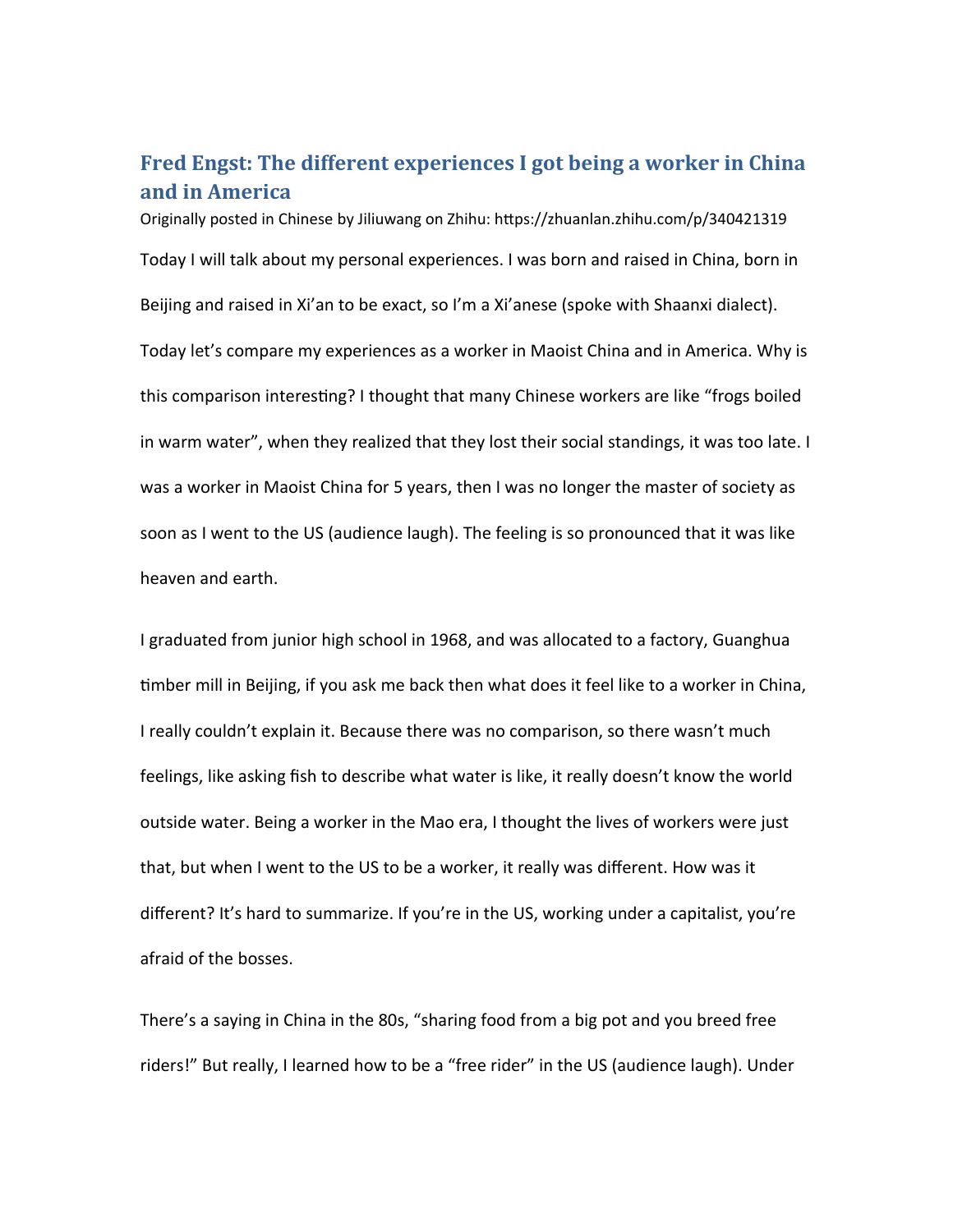Mao, we didn't know how to free ride, why? Because workers back then were "dumb"? not really dumb, we knew full well that the goal of our work is not to make money for the capitalists. The working class is instinctively industrious and brave. Those right-wing bourgeois thinkers, they relish in comforts, they think they are selfish, and so are everyone else, they project themselves onto others. A true worker feels a sense of accomplishment in their labour, "I created it, so I have feelings for it."

I was just an average worker in Guanghua timber mill, first, use a hot roller mill to create a plastic veneer, then transport it to the plywood workshop. Back then I lived in the dormitory, ate in the canteens, and there were study sessions. We learnt about Marxism-Leninism in the 70s, so that was where I got my ideological roots. I lived and ate with the workers, and worked with them. I missed home when I got to America, not just my parents, but also the workers in Guanghua, I missed them even in my dreams.

When I arrived in America I worked for a year in William Hinton's farm, then I went to the factories near Philadelphia, I worked as a copier repairman, a fares register repairman at a mall, later I became unemployed many times.

First time I became unemployed, I thought it was the end of the world. Back in China, there was guaranties, a sense of security, without the trial of capitalism, a Chinese person there really can't cope. Once I became unemployed, I asked: What did I do that's not good enough, why do you not want me anymore, did I do something wrong, on what basis am I fired? (Audience laugh) I became used to it after being unemployed many times, it's just forcing you to take some days off that's it.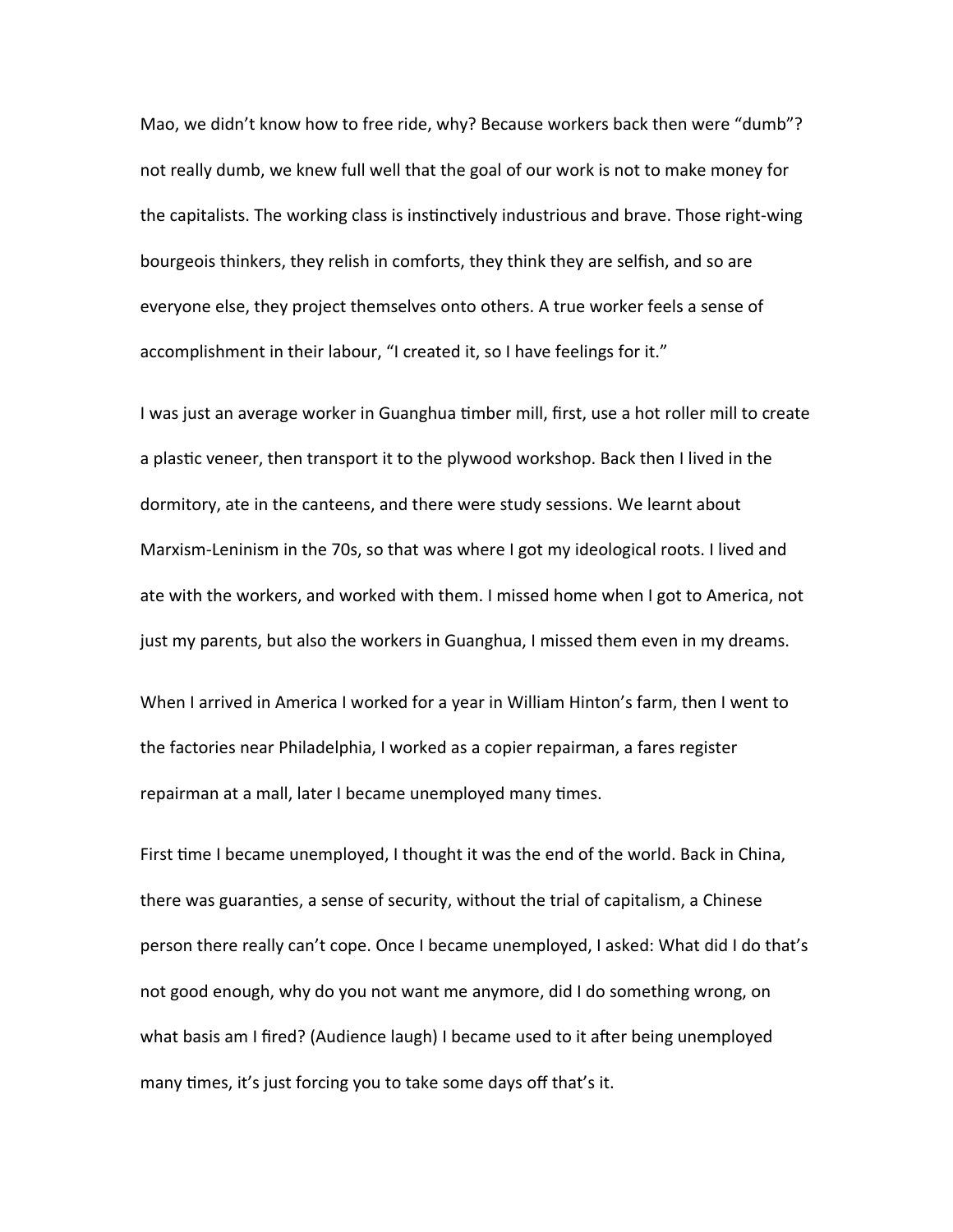Once I was unemployed, I saw a steel factory putting up adverts in the newspaper that they are hiring an electrician, so I went. During the Cultural Revolution I fooled around with electricity, building motors and stuff like that, I have some knowledge of electricity. When I applied for the job I just said I was an electrician, he couldn't verify it in the US anyway. He handed me a motor and a starter, I connected them and he hired me.

The first day of work, the foreman was allocating work, and the workers were all working together, my energy as a Chinese worker was out and before the foreman could even finish, I took my wrench and got to work, no one said anything then, but as soon as the foreman left, a worker grabbed me and said: "What are you doing?!" I said: "fixing the motor!" He said: "Are you stupid? You'll lose your job if you fixed it!" It made sense, so I learned in America, to be a worker you must put on a show: Working hard without actually working, that's true free riding. (audience laugh, clap)

Workers under Mao really didn't know how to free ride, and never did. This is not to say that no one did at all, we had one in our team, we called him Lanbao or Lazy Bun. Other than his assigned duties he never helped anyone else. Other workers though, when I finish, and you're still busy, I'll help you out, then we can rest together.

Back then, the workers were not afraid of the cadres. If the cadres came to the workshop, for example, the director, people would say: "Yo, long time no see, aren't you a bit disconnected from the masses?" Right? If you finished your work and was reading the newspaper, didn't mean you would be afraid of the director. It's because the work comes in batches. We made plastic veneer boards, or plywood, when we glued it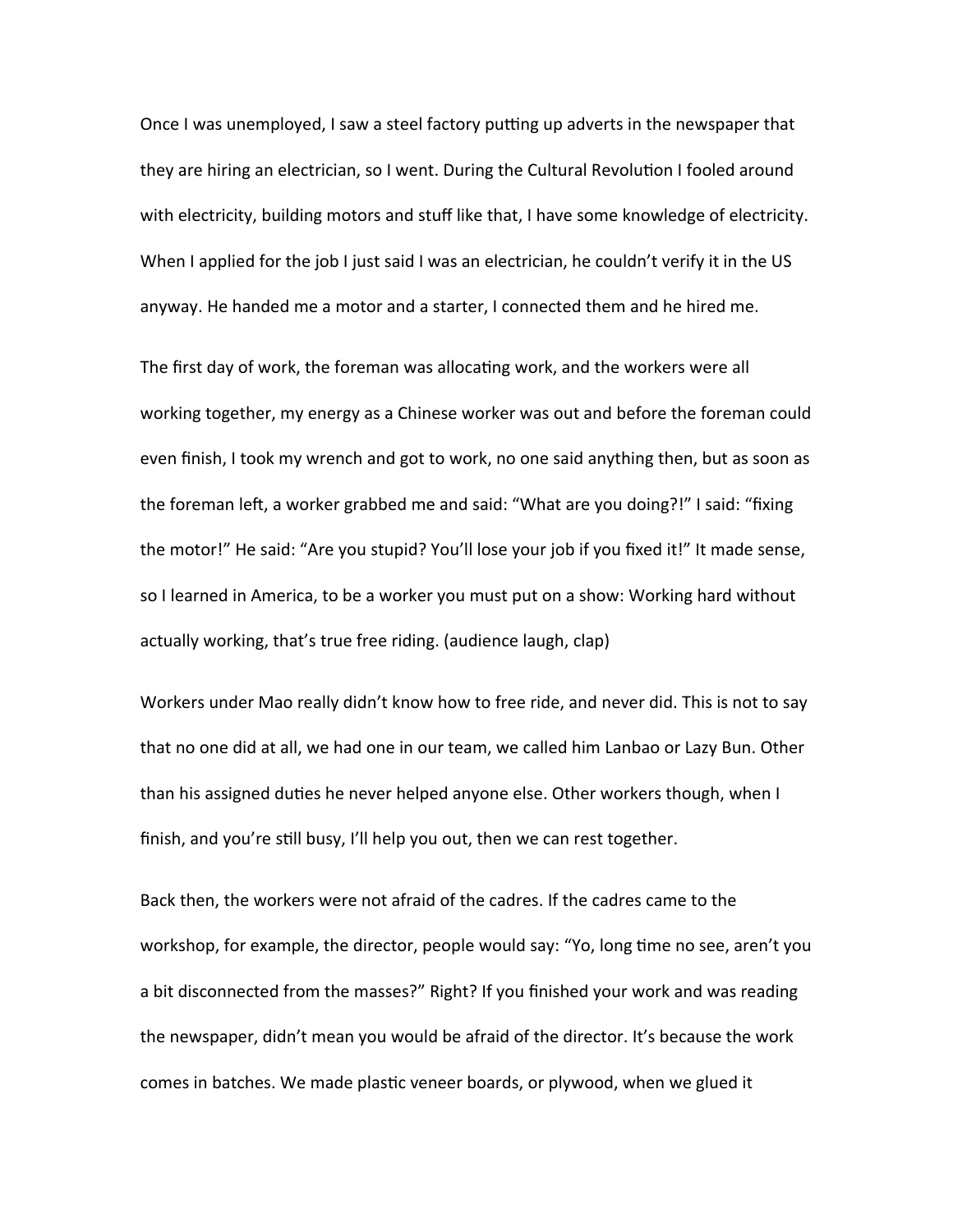together and put it in the heat press, it would take five to ten minutes, if the director came, you can read your newspaper, drink your tea or chat with your mate, doesn't matter if he was there or not, he couldn't fire you, could he? The workers weren't afraid of the cadres, the cadres, on the other hand, were afraid of the workers, afraid that they might put up big-character posters. (audience laugh)

When I was working in the US, it was totally different, you have to work when the foreman came, or you were gone. The management controlled your right to work, that was a big right.

So think about it, in the Mao era, how do you boost the workers' productivity? The officials and cadres had no right to fire you, no right to withhold your wage, so why did the masses and workers work so hard? For what? It was really unbelievable for people nowadays.

Being a worker under capitalism, as soon as the cadre leaves, the working stops, am I right? (audience laugh, clap) the conditions for capitalism is the carrot and the stick, bonus on the one hand to incentivize you, if that didn't work, fires you on the other, this is the relations of production under capitalism.

However, the workers under capitalism aren't pushovers, they learned through struggle how to deal with the capitalists, they learn how to free ride. Learning how to deal with a capitalist is an art, I can say a few examples, and see how the workers fight with the capitalists. The most effective is unions, not yellow unions, the workers' own union, this is very important, but smaller struggles in everyday work is also important.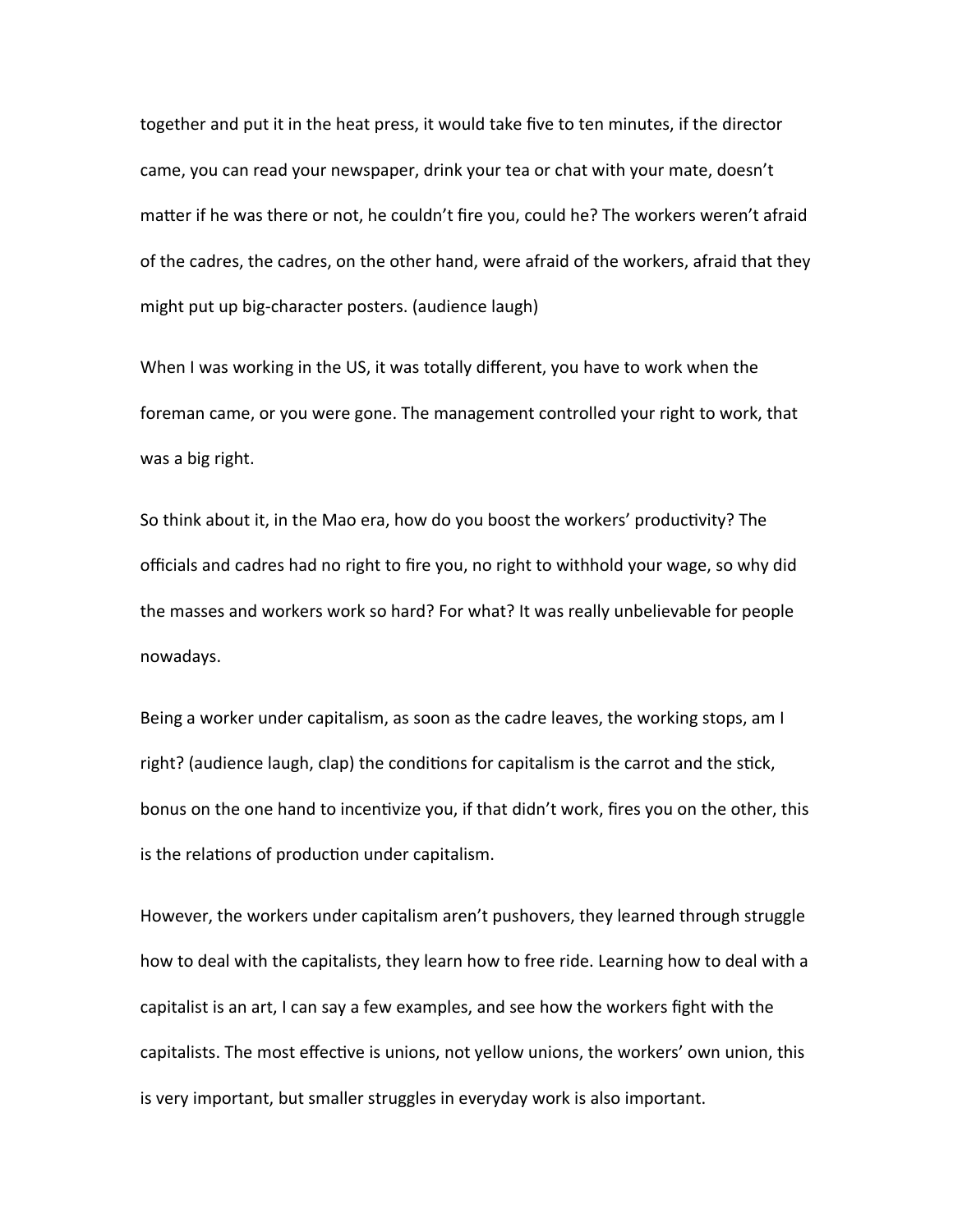I worked in a car factory for 7 to 8 years. Once there was an order, for almost a hundred vehicles, like train carts. I was an electrician, installing those really thick cables under the carts. The first ten we learned how to do it with a blueprint, after that it was timed. Someone watched your every move with a timer and a note pad, recording your time, how "scientific"! The black man working with me was experienced, he said: " Today, I'll do the part you're familiar with, and you do what I'm familiar with, if you're left-handed, use your right hand, if you're right-handed, use your left hand, normally we use gasoperated tools, today we'll use hand tools." (audience laugh, clap)

That wasn't enough, the screw cap used for securing the cables automatically locks, there was a plastic ring on it, so when you turn the screw, you have to secure it, or else it would unwind, and you'd never tighten it. Normally these screws took ten rounds to tighten, today we would give it twenty turns. There were two wenches on the screw, one on top and one on the bottom, but you can only see the top one, you turn the one on top continuously, for 20 turns, the one on the bottom went up and down, but you only let it click ten times, you have to make sure it was 20 turns every time, you couldn't have one that's 15, if there was one, the factory will count according to that, and you have blown your cover.

We had to look like we were invested too. It was a hot August, and we had towels on our forehead, or else the sweat would get into our eyes, our t-shirts were soaked, the two of us put on a show, and it was a good one. In a few days, the work was almost done, he tallied it, and said it was some 30 hours, we were relieved. Later we became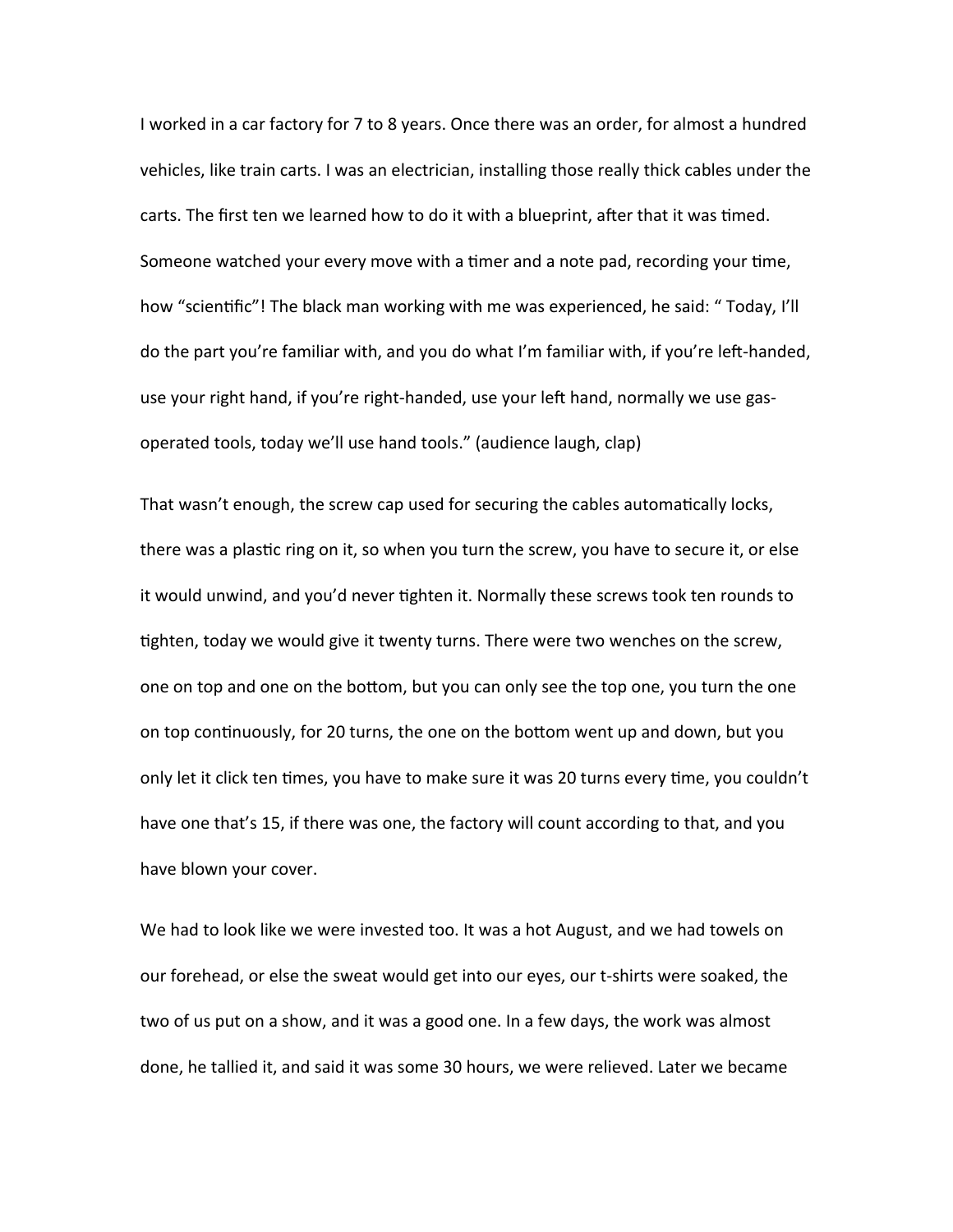proficient, a year later I could finish the job in 5 hours, but I still reported as 30. Why? Because I was also in university part-time, I did all my math calculus homework in the toilet, what else could I do without the time?

This relationship between labour and capital, the manager and the managed, if they are antagonistic, then it will be like a game of cat and mouse, you can have your disciplines, and I'll have my tricks, there is a saying in China, policies up there, countermeasures down here, the workers have their countermeasures, of course, the main one is the union, the workers' own organization, through this way they can fight the capitalists.

I often came back to China after I went to the US, every time I would go to the factory. I came back in 1977 because I missed home, besides missing my parents, I also went to the Guanghua timber mill to be a worker again, a few months every time, to relive what was it like to be a worker (tears drop). Why is this? Why didn't I feel like reliving my days in the US factory, why did I always want to return to China to live with the old factory and the old workers for just a little longer? Back then the workers truly were comrades; being a worker in the US on the other hand, the workers had connections, but there were no connections with the company, all you remember is how the boss discipline you, it was always antagonistic.

The Guanghua timber mill in Beijing is gone now, I feel really pitiful, and the factory I worked in the US also went bankrupt, I also feel pitiful, but the work environment, I don't miss one bit. Why do I always miss being a worker in Guanghua? I visit them often, many of the Guanghua workers live in Chuiyangliu. Here, we can say that the working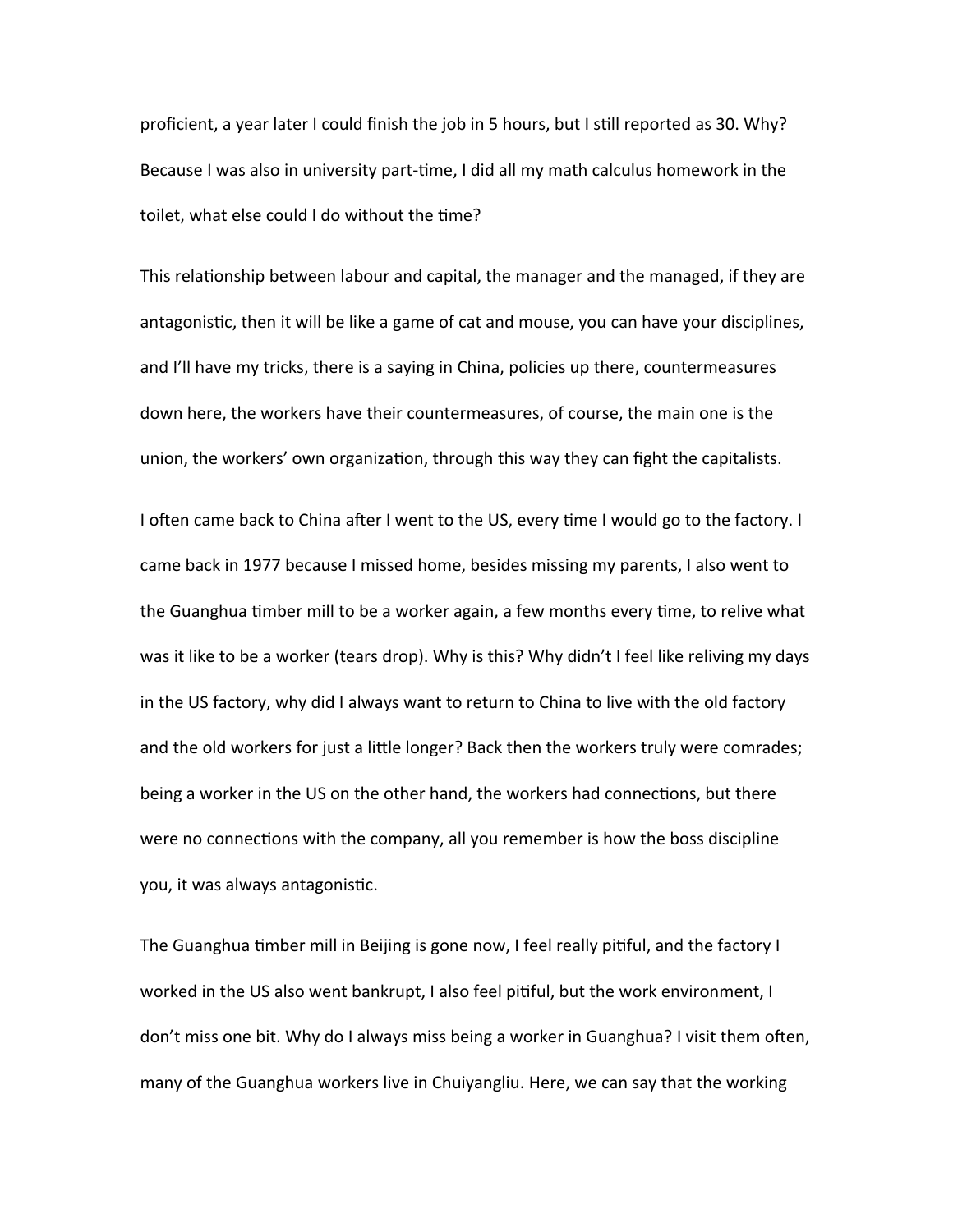class as the master of society is different from the working class as the wage-labourer; I was a worker in the Mao era, it was my occupation, being a worker now is being a wage labourer, the nature is completely different, one is being your own master, and one is being enslaved. (Claps)

……

Why is the working class the way it is today? This is a deep topic, and a complicated one too, I can't say it plainly, so I'll put it in another way. Which way? I was a naughty boy, how naughty? I grew up in the Caotan farm in Xi'an when I was 3 or 4 years old, the straws piled up really high when we were harvesting wheat in the summer, so I took a broom and swept them to one side, and lit a fire! Right beside the huge pile of straws, it was so dangerous, but I liked the flames, I thought it was pretty. My dad saw me, he came out of the cowshed, jumped over the fence and trampled out the flame, he grabbed me inside and hit me hard on the butt, I remember I was sort of unconscious for a few days. I was afraid of him, but I still liked playing with fire, just now when he was around.

Last time I played with fire was during the "Four Clean" campaign in 1965, there's a river in between the farm and the village, they were afraid of foot-and-mouth disease spreading so they sent us young people to maintain the farm and didn't let the cow and horse carts across the bridge so the animals would get sick. I was sitting there doing nothing, and there weren't that many carts, so I went to set fires again. It was November, a lot of leaves and grass on the ground, the fire grew larger and larger, it